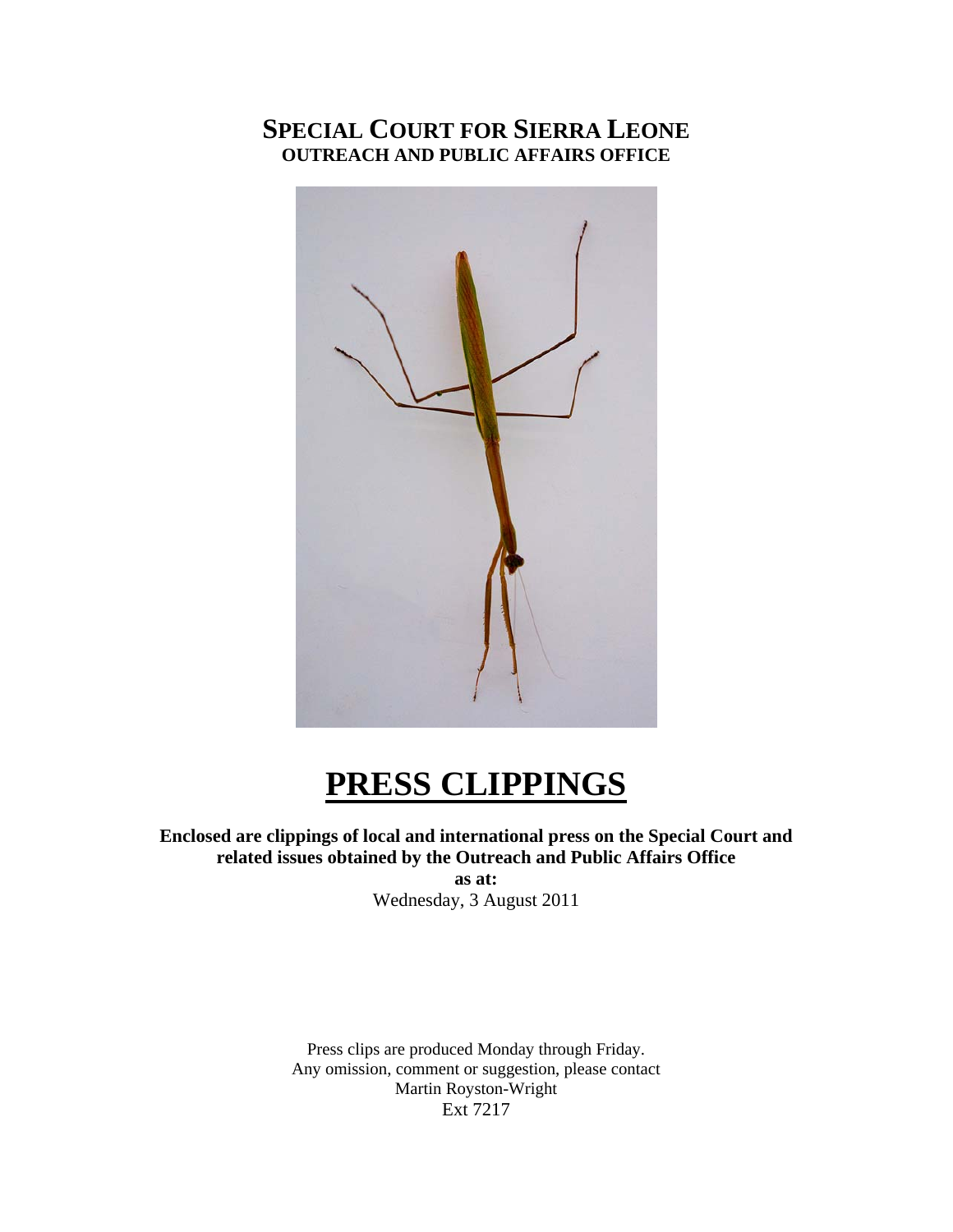| <b>Local News</b>                                                                       |            |
|-----------------------------------------------------------------------------------------|------------|
| Prisons Implicates Judiciary, Prosecutors / The Lead                                    | Page 3     |
| Mister Idiot – Stop The Talking, You Big Fat Hog / Sierra Express Media                 | Pages 4-6  |
| <b>International News</b>                                                               |            |
| Killing of Syrian Civilians 'Crime Against Humanity', Says US Ambassador / The Guardian | Pages 7-8  |
| U.S. Welcomes STL Release of Names / UPLCom                                             | Page 9     |
| Cambodia's Muslims Seek Justice for Genocide / International Justice Tribune            | Page 10-11 |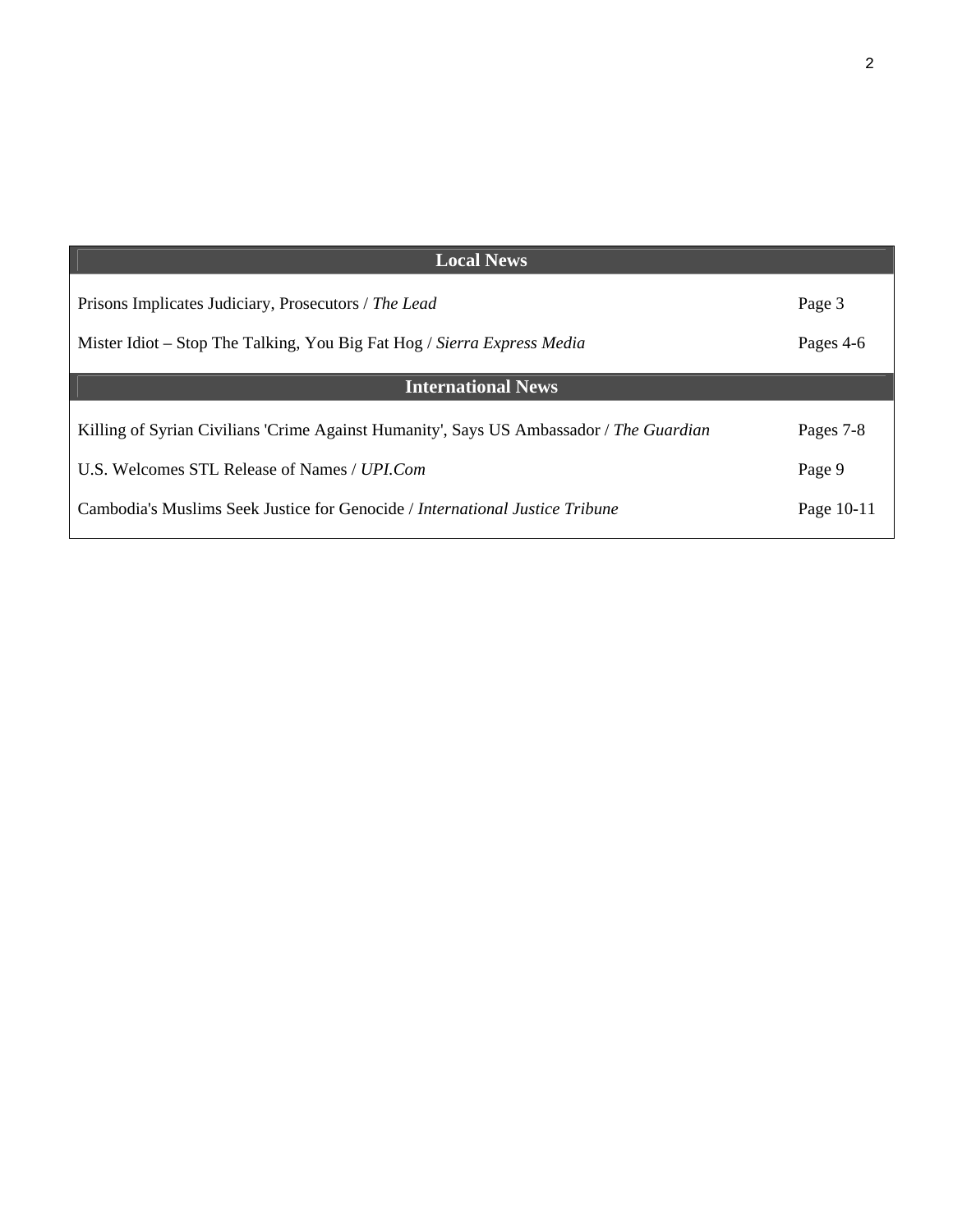# risons Implicates Judiciary, Prosecutors

**By Hassan Y. Koroma** From Page 1 Sources close to the Prisons Department have revealed a lot of issues implicating both the Judiciary and Police Prosecutors over the way and manner in which court matters are unfolding within the confines of the judicial system of the country

According to some officials of the Prisons Department, facilities that the two thousand, seven hundred and seven prisoners are using now were not initially meant for the number of inmates at the moment, noting the fact that Police Prosecutors in court are in the habit of hiding prosecution files and creating an atmosphere that would keep those standing trials to untold sufferings while languishing in prisons.

They alleged that some of them are in prison for minor offences that are not really relevant for them to take years in prison. Considering the fact that a number of them has been in prison for over 4-5 years, it is observed that some matters were only called ones or twice while others appeared before Magistrate Court during the first day they were charged from police custody.

One prisoner, Mustapha Lahai, explained that this year's 2011 marked his 6 years in prison without any trial since he was charged for two counts ranging from Larceny and False Pretence. He said after the first day he appeared in court, he has never been called again, despite the fact that sometimes his name comes in the escort team but only to spend unnecessary time in court.

The officers also alleged that bribing and other devices cannot be unconnected among the long list of factors that are responsible for the influx of Prisoners, adding that they are expecting the police to make relevant and necessary charges to lighten the work of the judiciary. In turn the Prosecutors, Lawvers and Magistrate can be able to preside over matters speedily.

Some of the aggricyed workers told this reporter recently at a prison visit that they understood that some Prosecutors are in the habit of taking money from complainants to stifle files and other related matters to derail the efforts of others to ensure that their matters have a speeding trial. This, among other things, is another factor that is making the judiciary ineffective. To them, it is amusing for a Magistrate to pass prison sentence on mentally unbalanced accused persons only to create tension in prison, saving that both the police and the judiciary should provide special place for some of these issues especially the psychiatric patients, because this set of people is not supposed to be in prison.

Investigations conducted by this press also unearthed the fact that not only the Prison Officers are handicapped but that there are a lot of things needed to be improved. including medical facilities, the

kitchen, and free flow of information to enable the press and other civil society organisations to know exactly what is going on there.

The medical department confirmed that at the moment they have about 10 psychiatric prisoners but they do not have a permanent psychiatric nurse to take care of them, adding that Dr. Edward Nahim is only going there from time to time or at list when the need arises, and will refer certain matters to his clinic. They said that there are certain times that they have to give psychiatric drugs to prisonoffers to administer them which is very risky as medical practitioners. considering the negative impact this; may cause at the end of the day if anything goes on wrong. Some of the mental prisoners were ones patients of the Kissy Mental Home way in the eastern part of the Municipality and escaped from there to wreck mayhem in the communities. In the course of these actions they were charged and convicted. They are currently at the prisons.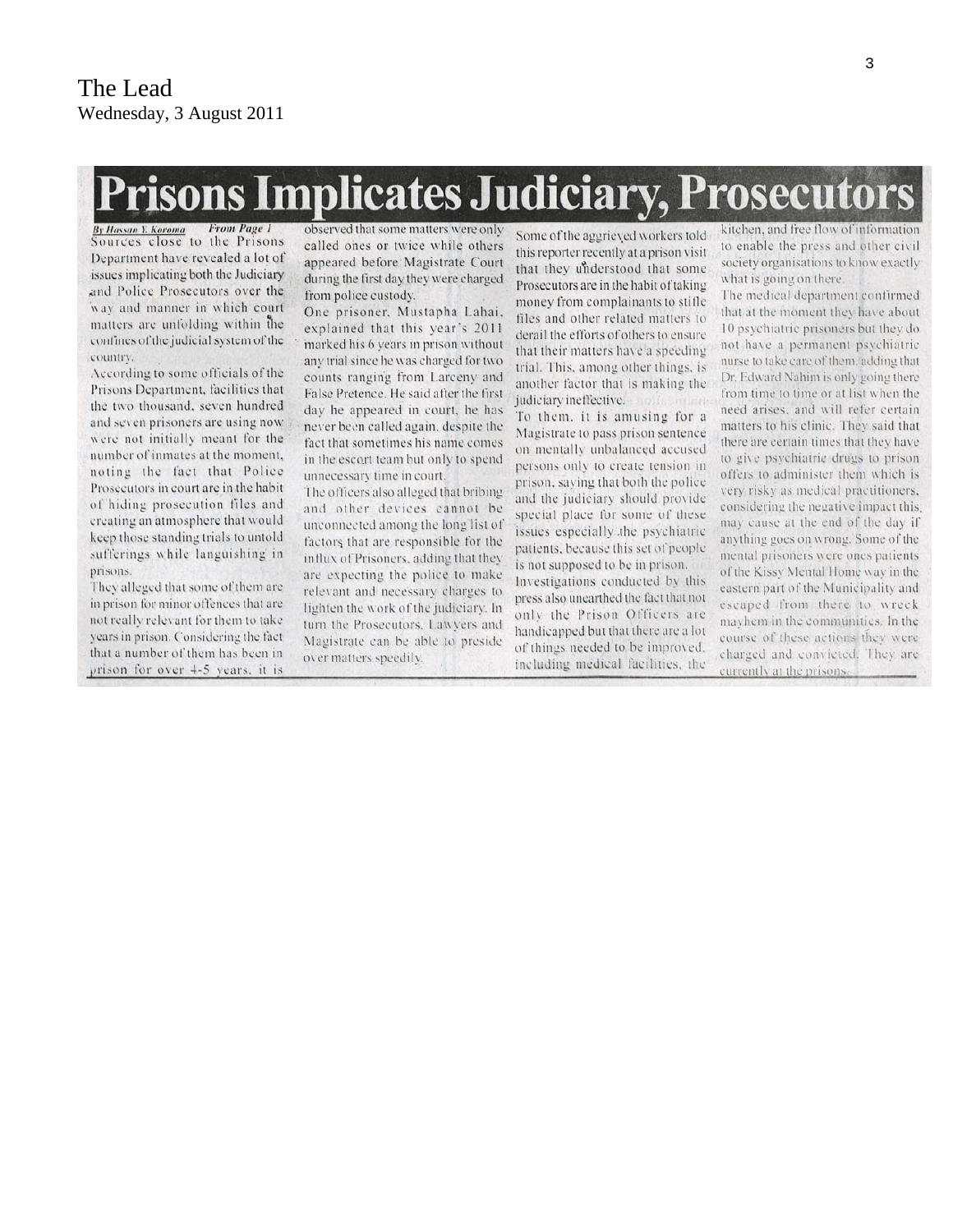#### **Mister Idiot – stop the talking, you big fat hog**

By: [SEM](http://www.sierraexpressmedia.com/archives/author/sierra-express-media) on August 1, 2011.

My people, the Idiot has been told that a big fat Hog in the taming cages of the First Lady is reportedly overfed and has gone out of her senses to disrespectfully call the Editor of one of Sierra Leone's widely read and most respected newspaper, Ibrahim Samura, a Special Court **convict**.

Thank you, Madam big fat Hog. The Idiot has underlined the word **CONVICT** as used by you.

Of course, he will waste no time, but tell people how bootlickers, food finders and spent forces such as you behaved.

And Mr. Idiot's attention has been drawn to an understatement from a 'Hog' (in the form of a human) that my editor is a stupid and retched fool.

Again, Mr. Idiot will waste no time telling the Hog woman- I mean you, Flo Katta Kumbay that even the unborn knows you are a practical beggar, a fake and false ugly Hog stooge.

Fellow countrymen, even though people call me an idiot, I was able to beat the defence of guards at the office of the First Lady to skillfully listen to reckless outpouring of unwitting comments from Flo Katta Kumbay against my editor.

Gush… stupid Goat (sorry Hog)! Who dare you called my editor a convict, a stupid man! Because you have a leaking mouth, I, the cleverest Idiot, will neither sleep nor put his head down, but chase you out of the office of the First Lady.

She thinks people are fool. My dare First Lady, Flo Katta Kumbay who now contaminates your office as a loyal servant is surely an infidel to you and the APC.

She was SLPP but switched allegiance minutes after APC took over governance.

Mummy, the Idiot is a smart man! But don't be surprised that the big fat Hog is an undercover SLPP agent; sack her, else she will betray you one day.

As for the Idiot, Flo Katta Kumbay will surely not go unpunished for calling my boss a convict at all.

I am not sure the big fat Hog, Flo Katta kumbay, has full knowledge over Special Court's naked and wretched fixing up of a case of 'contempt' against Ibrahim Samura.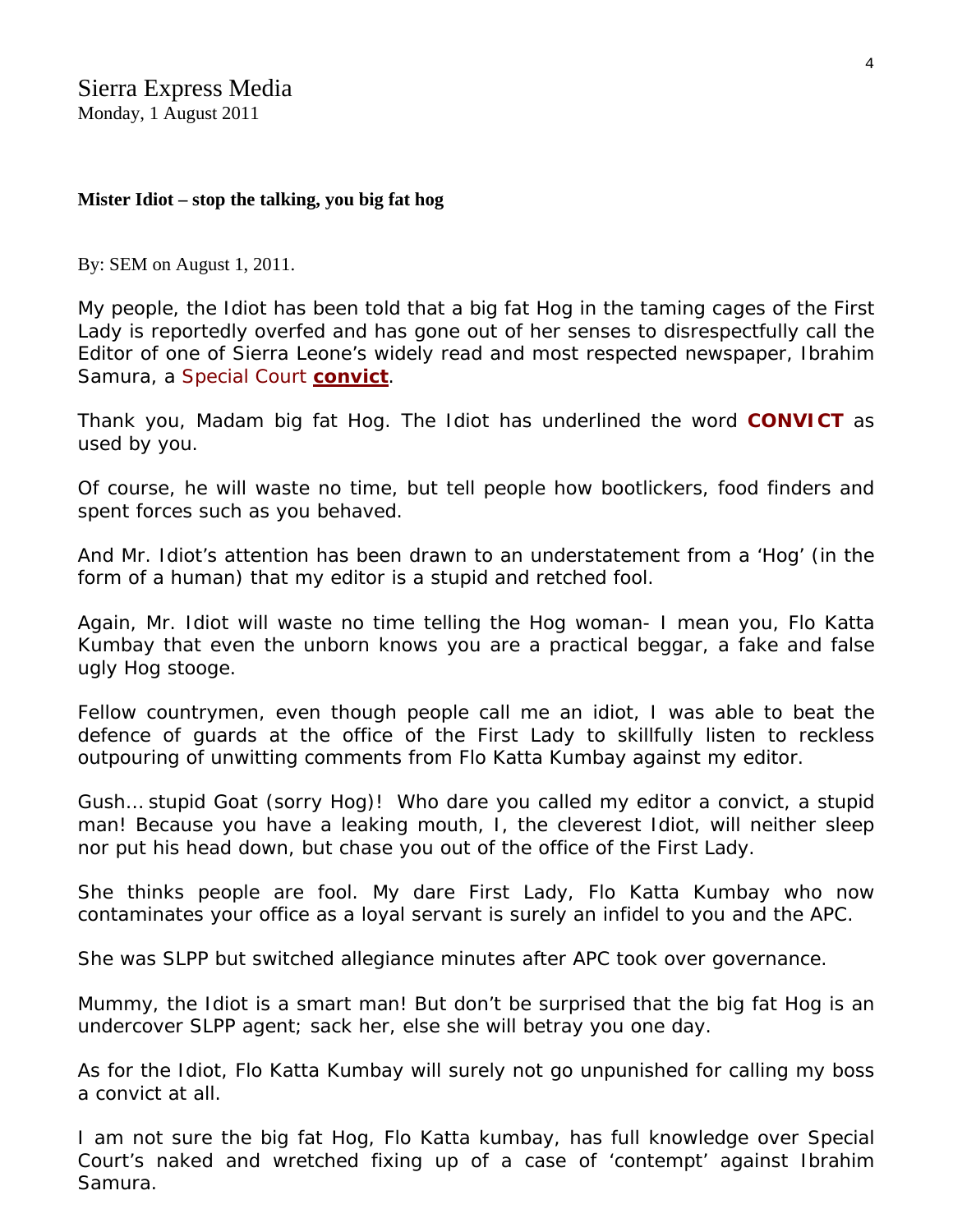Well, Mr. Idiot will virtually not hold you responsible at all, but rather blame those who mischievously and unwittingly offered you employment at the office of the First Lady without knowing your background and what you are capable of doing.

Don't mind her –she is a complete spent force employee "Nar u stupid nor to mi boss."



I am Idiot, yes. And I am proud to have 'Mr.' before my name. But being an Idiot, I and my boss have had accolades for doing things that borders around national development and not as food finders, spent forces and 'Congossas' as you are.

I, Mr. Idiot, do hereby and solemnly announce that my boss' score sheets at the Special Court are as white and as clean as a snow.

If you don't believe, go check it yourself, you shameless SLPP Hog disguising as loyalist to the First Lady.

Didn't your bosses tell you they've gone through records of Ibrahim Samura but found nothing; I mean nothing wrong against him at all?

I am sure the senses of right and wrong of management of the Special Court (from top to bottom) must have consequently ring a bell in minds of those who deceitfully masterminded 'contempt' case against Ibrahim Samura, yet loses woefully, shamefully and disgracefully.

Go tell it to the registrar of the Special Court that Ibrahim Samura boastfully, robustly and uncompromisingly hooted at conducts of the so-called court nay condemning thoughtless conspiratorial manipulations of officials (Special Court) to intentionally charge my boss (Ibrahim Samura) for an alleged (sorry lie lie) contempt violation.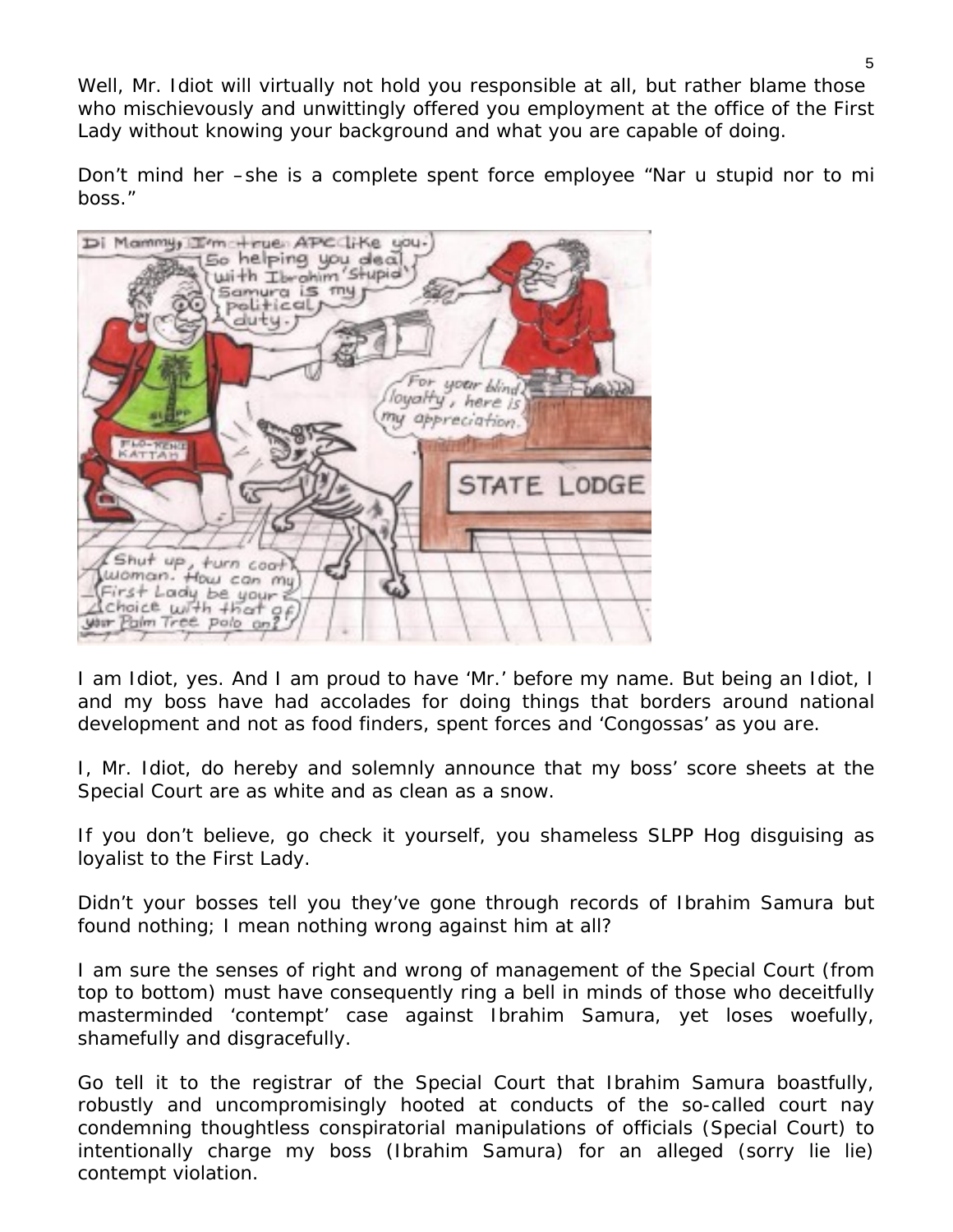My noble readers, Fellow countrymen, will it surprise you to hear from me (Mr. Idiot) that the big fat Hog that works at the office of the First Lady, ugly as she is, pretends being an APC supporter but is an undercover SLPP agent.

And shot up... I mean sheeeee! How dare you called my boss a 'convict' when you know he is virtually not?

I, the cleverest Idiot in Freetown, have no room for forgiveness for you at all. In fact, at 'Jungle Sierra Express,' we practice the 'an eye for an eye' justice, and it is sure we will apply same to you Flo Katta Kumbay.

*My instructions are that you submit a letter of apology to [sierraexpresssl@aol.com](mailto:sierraexpresssl@aol.com) , [info@sierraexpressmedia.com](mailto:info@sierraexpressmedia.com) or [samurabrima@yahoo.com](mailto:samurabrima@yahoo.com) within 48 hours or I, Mr. Idiot, will have no option but to sentence you three to weeks of nonstop lampooning in the Mr. Idiot's column.* 

*Lonta!*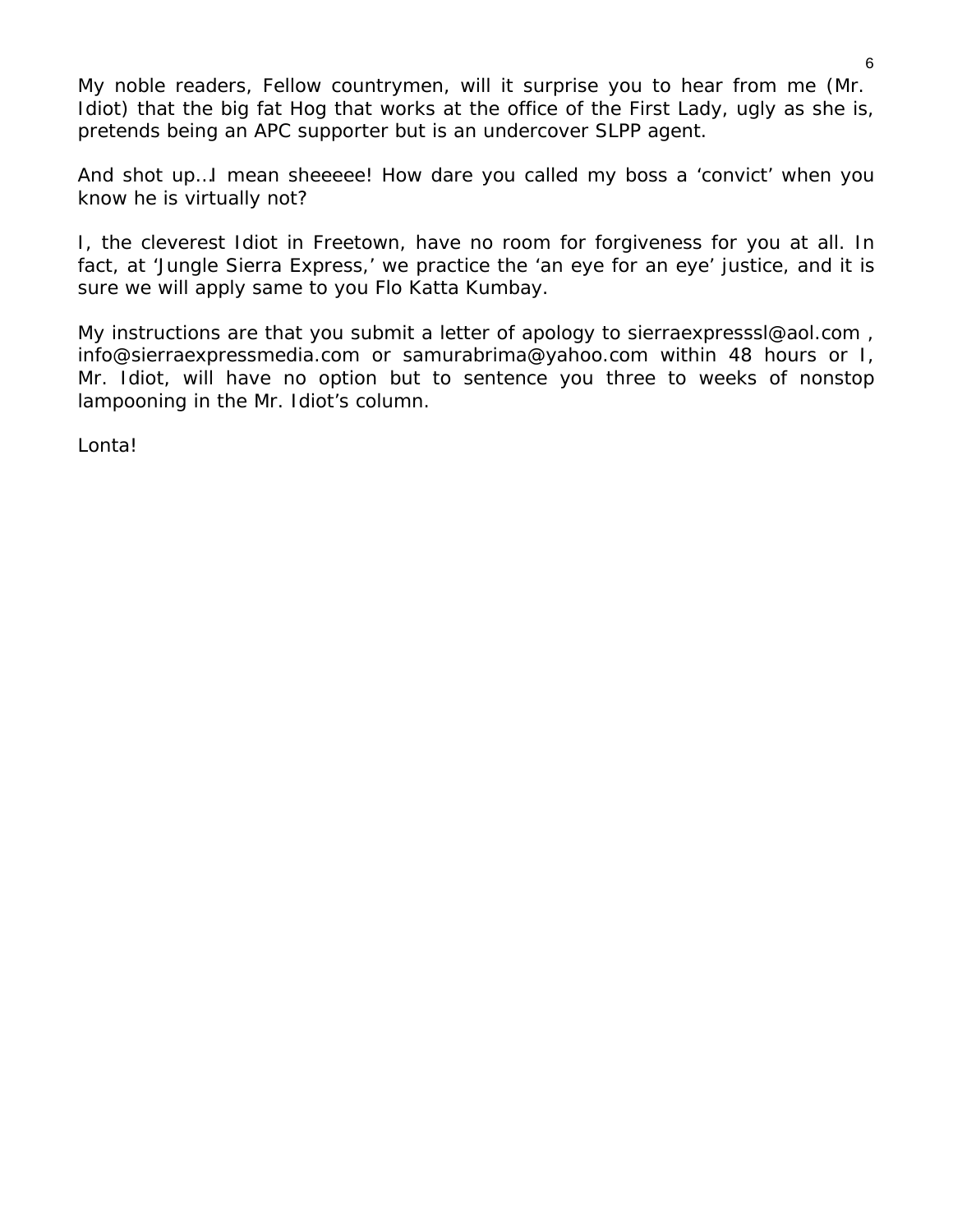The Guardian Wednesday, 20 July 2011

#### **Killing of Syrian civilians 'crime against humanity', says US ambassador**

Owen Bowcott, legal affairs correspondent

Stephen Rapp, diplomat in charge of investigating war crimes, believes Damascus officials will be brought to justice



*Syrians loyal to president Bashar al-Assad wave national flags in this image sanctioned by the Syrian government. Buit many civilians demanding democracy have been killed. Photograph: Youssef Badawi/EPA* 

The killing of Syrian civilians demanding democracy is a "crime against humanity", according to the US ambassador in charge of investigating [war crimes](http://www.guardian.co.uk/law/war-crimes).

Stephen Rapp, who has been in London discussing how to bring international pressure to bear on [Bashar al-Assad](http://www.guardian.co.uk/world/bashar-al-assad)'s regime, believes that government officials in Damascus will eventually be brought to justice.

"We are watching the situation in [Syria](http://www.guardian.co.uk/world/syria) very closely," Rapp told the Guardian.

"We see crimes against humanity. As a former prosecutor [in the special court for [Sierra Leone\]](http://www.guardian.co.uk/world/sierraleone) I can't tell whether it's … systematic attacks against civilians based on a plan.

"But it is clearly violence that has caused more than 1,000 deaths [among] civilians who were asking for democratic rights. It constitutes a crime against humanity. That needs to stop and there needs to be accountability."

At present, Rapp conceded, there is "not sufficient support in the UN security council even to get a motion denouncing it. But we are hopeful that as people see what's happening there will be greater need to have accountability."

The UN's human rights council has set up an inquiry into the Syria situation even though it has had no direct access to the country.

"It's going to prepare a report in the next few weeks," Rapp said. "That report will provide momentum for pushing for accountability." He has discussed events in Syria with the Foreign Office.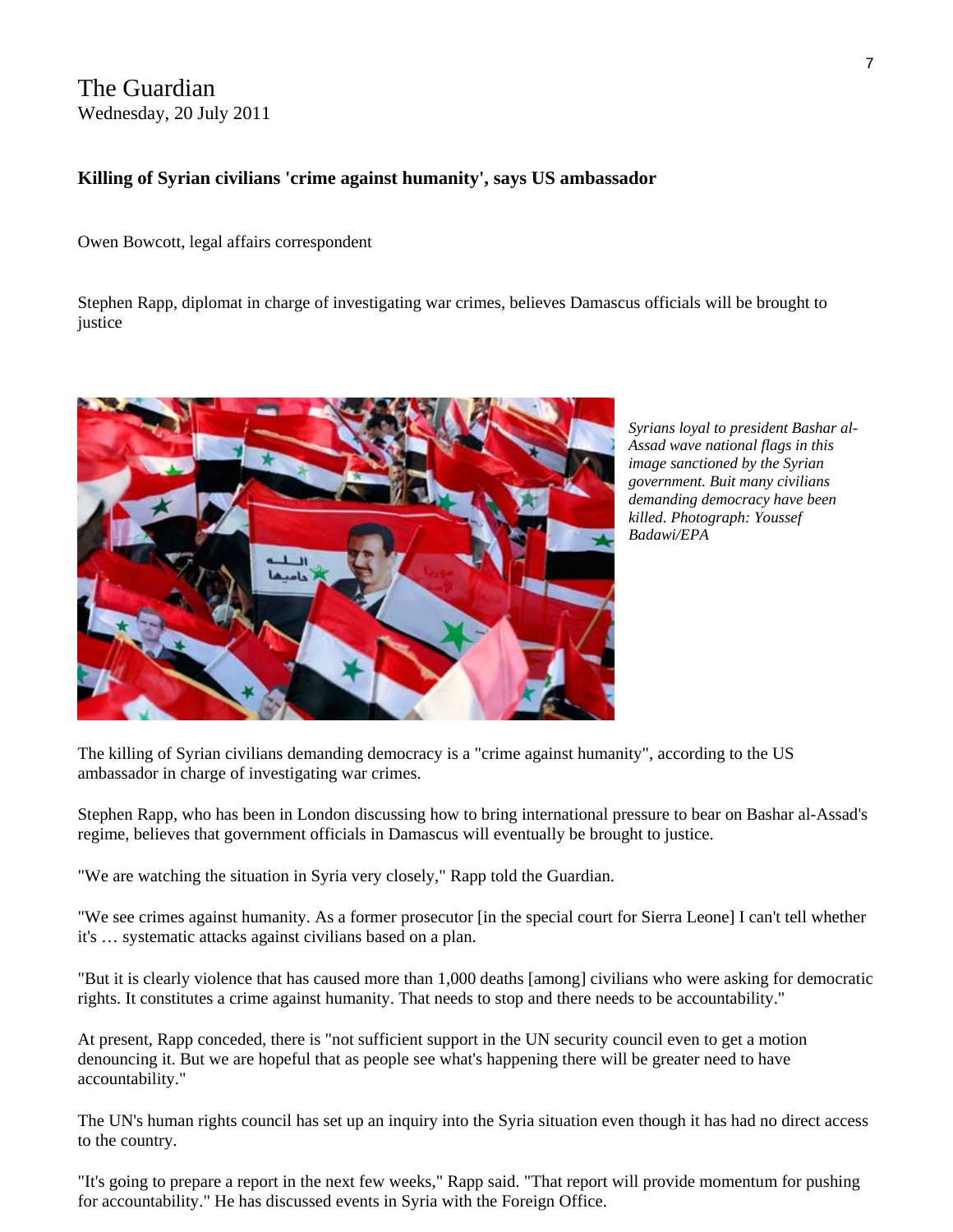Appointed by Barack Obama two years ago, Rapp has just completed what amounts to a world tour taking in war crimes courts in Cambodia, Tanzania and the [international criminal court](http://www.guardian.co.uk/law/international-criminal-court) (ICC) in the Hague.

On [Libya,](http://www.guardian.co.uk/world/libya) the US ambassador-at-large for war crimes issues confirmed that Washington is interested in bringing the former Libyan intelligence officer, [Abdelbaset al-Megrahi,](http://www.guardian.co.uk/world/abdelbaset-al-megrahi) to trial for his role in the bombing of Pan Am flight 103 above Lockerbie in 1988.

Megrahi, who was convicted in Scotland, was returned to Libya from the UK on grounds of ill health in 2009.

"The majority of those [on the Pan Am flight] were US citizens and there's a strong interest in the US to achieve justice. It was an act of terror.

"There's jurisdiction in the UK and US over individuals who were involved. I can't speak for the [US] department of justice, but there would be an interest in the US … in continuing the investigation and going beyond Mr Megrahi and determining whether other individuals [were involved]."

In a post-Gaddafi Libya, Rapp said, help would be given to a new, democratic regime.

"The ICC is only going to be prosecuting a small number [of the Gaddafi regime] and those at the most senior level who can be made responsible.

"There's the question of what happens to others who committed crimes and were following orders and were they responsible for crimes at a small scale.

"Obviously we want to work with [any new] government at the national level and that may involve trials of people who were major offenders.

"We hope there will be a transition in Libya that moves to a rule of law. We will be there if the Libyan government asks us to help."

Rapp has remained closely in touch with the special court for Sierra Leone, which is expected to deliver its verdict on [Charles Taylor](http://www.guardian.co.uk/world/charles-taylor), the former Liberian president accused of war crimes.

The UK has agreed to provide space for him in a British jail if he is eventually convicted after going through any appeal process at the Hague.

"Charles Taylor is the last one [to be tried for crimes in Sierra Leone]," Rapp explained. "Some of those [convicted] are serving sentences in Rwanda where the government has a new detention block to international standards."

It was a key condition to Taylor's trial in the Netherlands that he be imprisoned in another country and far away from west [Africa](http://www.guardian.co.uk/world/africa).

"The UK volunteered and has signalled that Taylor would serve his sentence here if convicted," Rapp said. "It will be a question for the [British] prison system to make sure he's treated according to international standards and will be safe."

Rapp has also been seeking support for international action against the military junta in Burma.

"We said there should be an international inquiry there and we [are] consulting with our allies on the way forward.

"I'm engaged in some of that consultation. It's not a situation where we are looking for a referral to the international criminal court."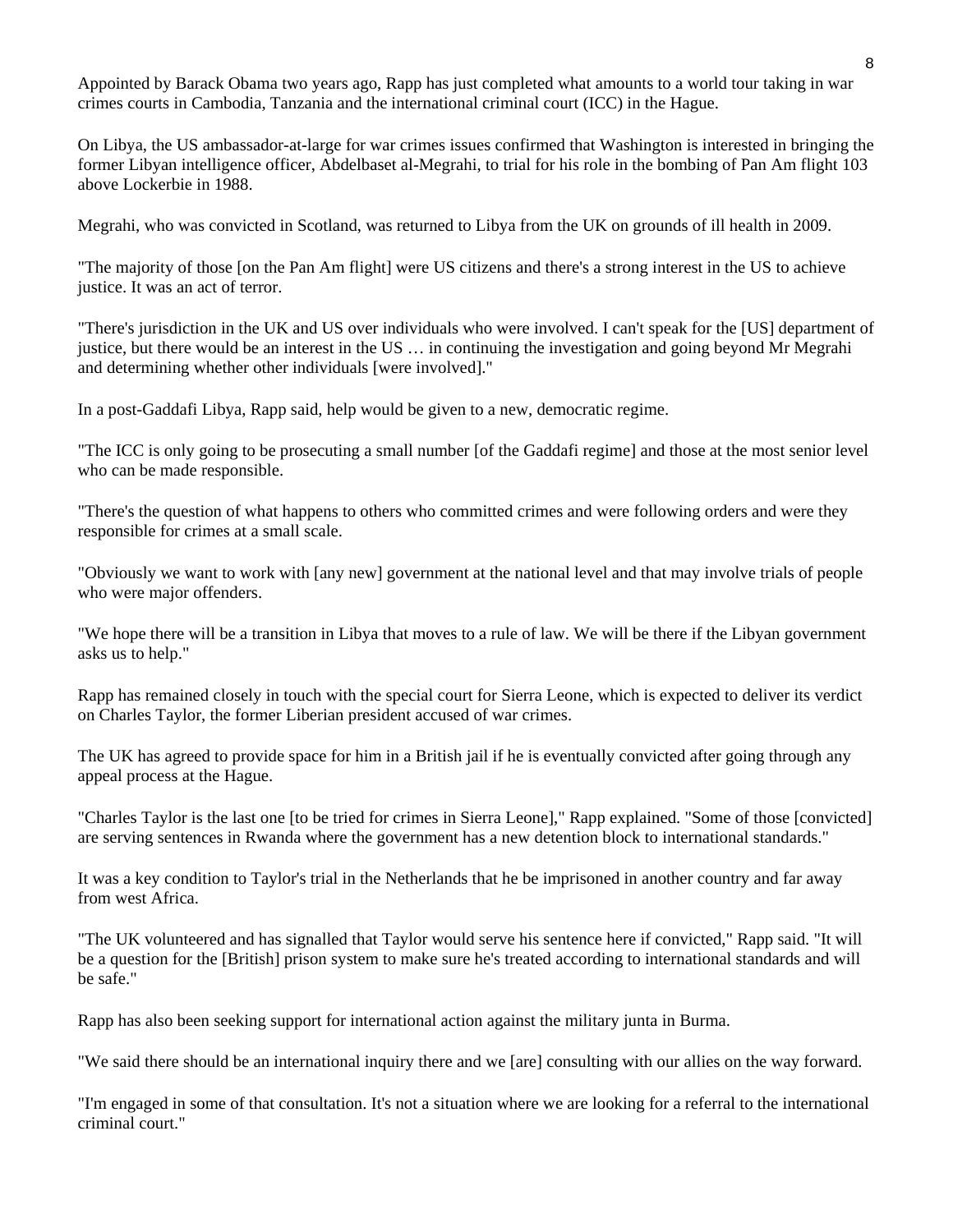UPI.Com Monday, 1 August 2011

#### **U.S. welcomes STL release of names**

The release of the names of members of Hezbollah allegedly tied to the killing of Rafik Hariri is a key development for the country, a U.S. official said.

The U.N.-backed Special Tribunal for Lebanon last week released the names of the four individuals wanted for the killing of Hariri, a former prime minister of Lebanon. They are: Salim Jamil Ayyash, Mustafa Amine Badreddine, Hussein Hassan Ainessi and Assad Hassan Sabra.

Hariri and 21 others were killed in a bomb attack Feb. 14, 2005.

Mark Toner, a spokesman for the U.S. State Department, said the indictments were an important development for Lebanon.

"This indictment is an important milestone and we call on the government of Lebanon to continue to meet its obligations under international law to support the special tribunal," he said.

Hezbollah said its members are off-limits to the tribunal. The Shiite movement helped bring down the government of Saad Hariri, Rafik Hariri's son, in January while he was visiting the United States.

Hezbollah said it was frustrated with Hariri's support for the tribunal, which it accuses of being part of an Israeli ploy.

Toner noted, however, that Washington hasn't seen the full indictment, which was handed in June to authorities in Beirut.

Read more: http://www.upi.com/Top\_News/Special/2011/08/01/US-welcomes-STL-release-ofnames/UPI-60871312208083/#ixzz1TruWdz8C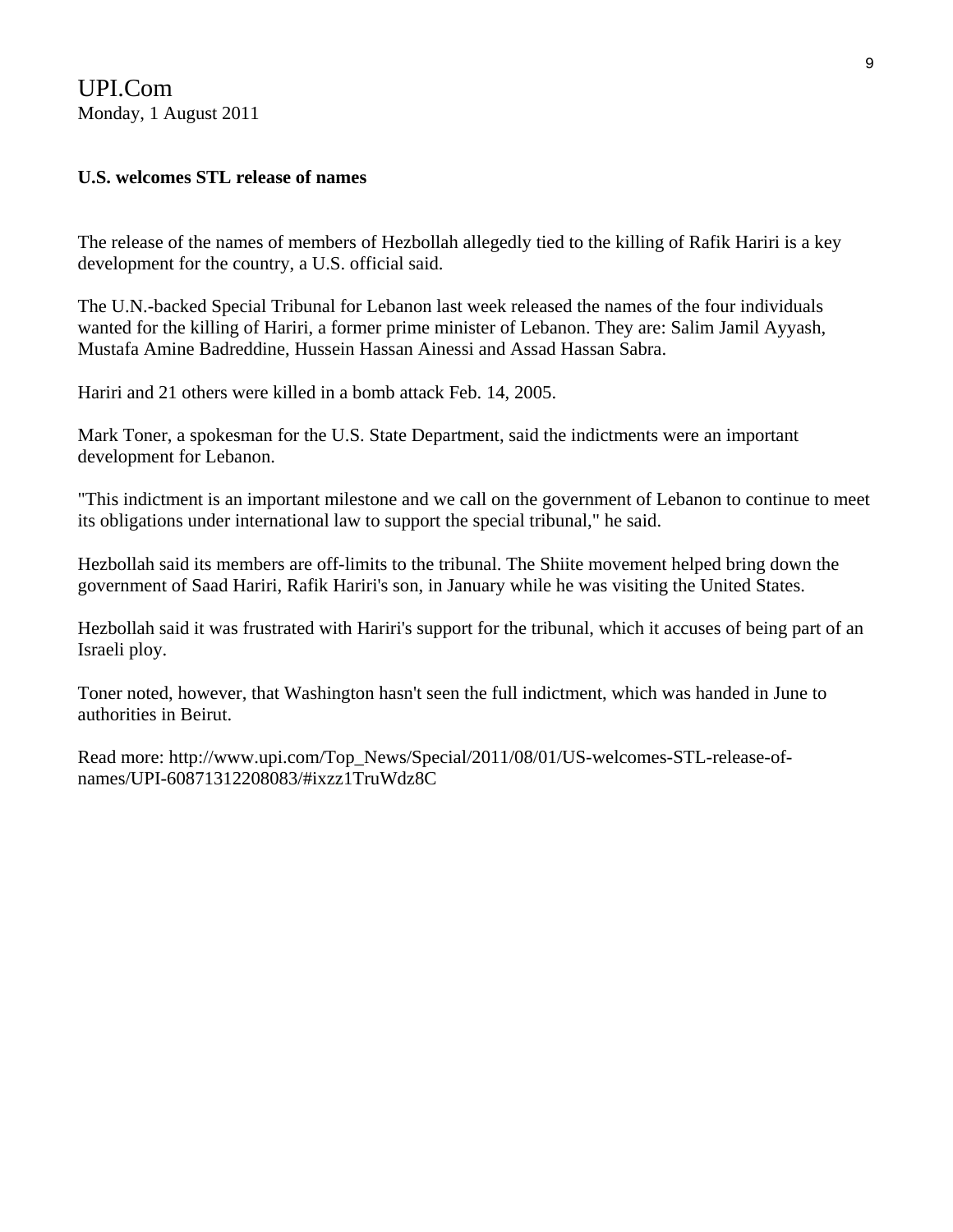### International Justice Tribune

Monday, 1 August 2011

#### **Cambodia's Muslims seek justice for genocide**



*Phnom Penh, Cambodia* 

Zakaria Bin Ahmad cannot forget the years of horror under the brutal Khmer Rouge when even praying was to risk death for Cambodia's persecuted minority Muslims.

Many others in his community did not survive the late 1970s reign of terror by the hardline communist regime, which executed Islamic scholars, destroyed mosques, forced Muslims to eat pork and forbade headscarves.

"People tried all kinds of ways to pray. Sometimes while they were driving an ox cart... sometimes in the jungle when we asked to use the toilet, and sometimes while we were washing," the 61-year-old recalled.

But mostly, he remembers people disappearing, never to be seen again.

"Many were killed," he said quietly in his modest home in the shadow of a modern blue-domed mosque, a source of pride for the town of Chraing Chamres, whose earlier place of worship was destroyed by the Khmer Rouge.

#### **Will they see justice?**

Cambodian Muslims, known as Cham, hope finally to see justice as the most senior surviving Khmer Rouge leaders stand trial for genocide at Cambodia's UN-backed court over the treatment of the ethnic and religious minority.

"Now we can tell our story," said Sales Pin Apoutorliep, the religious leader, or hakem, of the Chraing Chamres mosque.

"We fully support the trial to tell the truth and to say what happened under the Pol Pot regime," he said, referring to the regime's main founder, who died in 1998 having escaped justice.

The high-profile genocide trial, which opened in late June, carries particular poignancy for the Cham, whose bloody persecution is an often overlooked chapter of the country's "Killing Fields" era.

Before the genocide charges were filed against the former Khmer Rouge leaders, the treatment of the Muslim minority was rarely discussed.